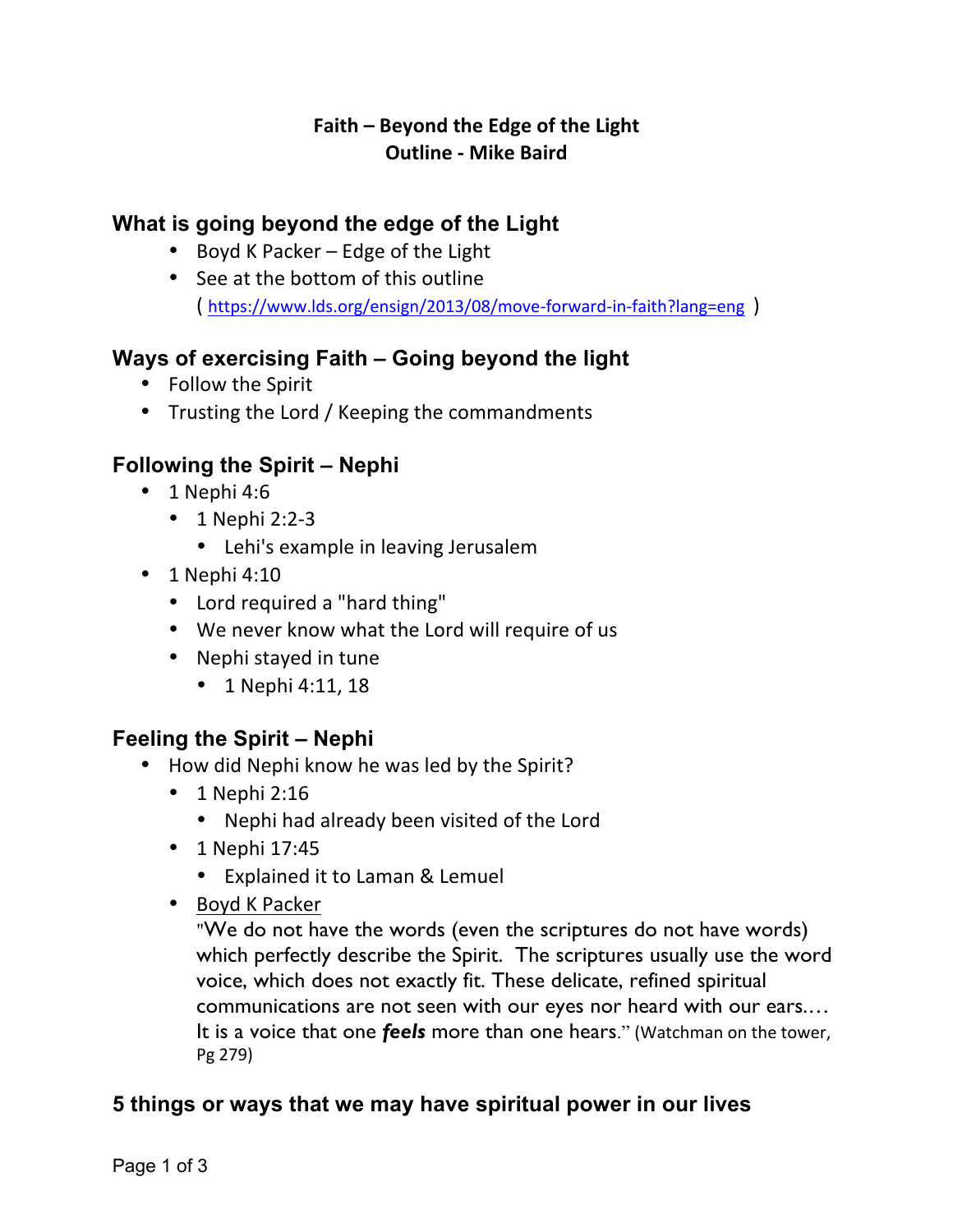- Pure lives (obedience & repentance)
- Fasting, prayer, scripture study
- Keeping sacred covenants
- Sacrifice
- Service

## **Boyd K Packer: Beyond the edge of the Light**

"Shortly after I was called as a General Authority, I went to Elder Harold B. Lee for counsel. He listened very carefully to my problem and suggested that I see President David O. McKay. President McKay counseled me as to the direction I should go. I was very willing to be obedient but saw no way possible for me to do as he counseled me to do.

"I returned to Elder Lee and told him that I saw no way to move in the direction I was counseled to go. He said, 'The trouble with you is you want to see the end from the beginning.' I replied that I would like to see at least a step or two ahead. Then came the lesson of a lifetime: 'You must learn to walk to the edge of the light, and then a few steps into the darkness; then the light will appear and show the way before you.' Then he quoted these 18 words from the Book of Mormon:

"'Dispute not because ye see not, for ye receive no witness until after the trial of your faith'" (Ether 12:6).

#### **Boyd K Packer: Beyond the edge of the Light (long version)**

"Some years ago I learned a lesson that I shall never forget.

"I had been called as an Assistant to the Council of the Twelve, and we were to move to Salt Lake City and find an adequate and permanent home. President Henry D. Moyle assigned someone to help us.

"A home was located that was ideally suited to our needs. Elder Harold B. Lee came and looked it over very carefully and then counseled, 'By all means, you are to proceed.""

"But there was no way we could proceed. I had just completed the course work on a doctor's degree and was writing the dissertation. With the support of my